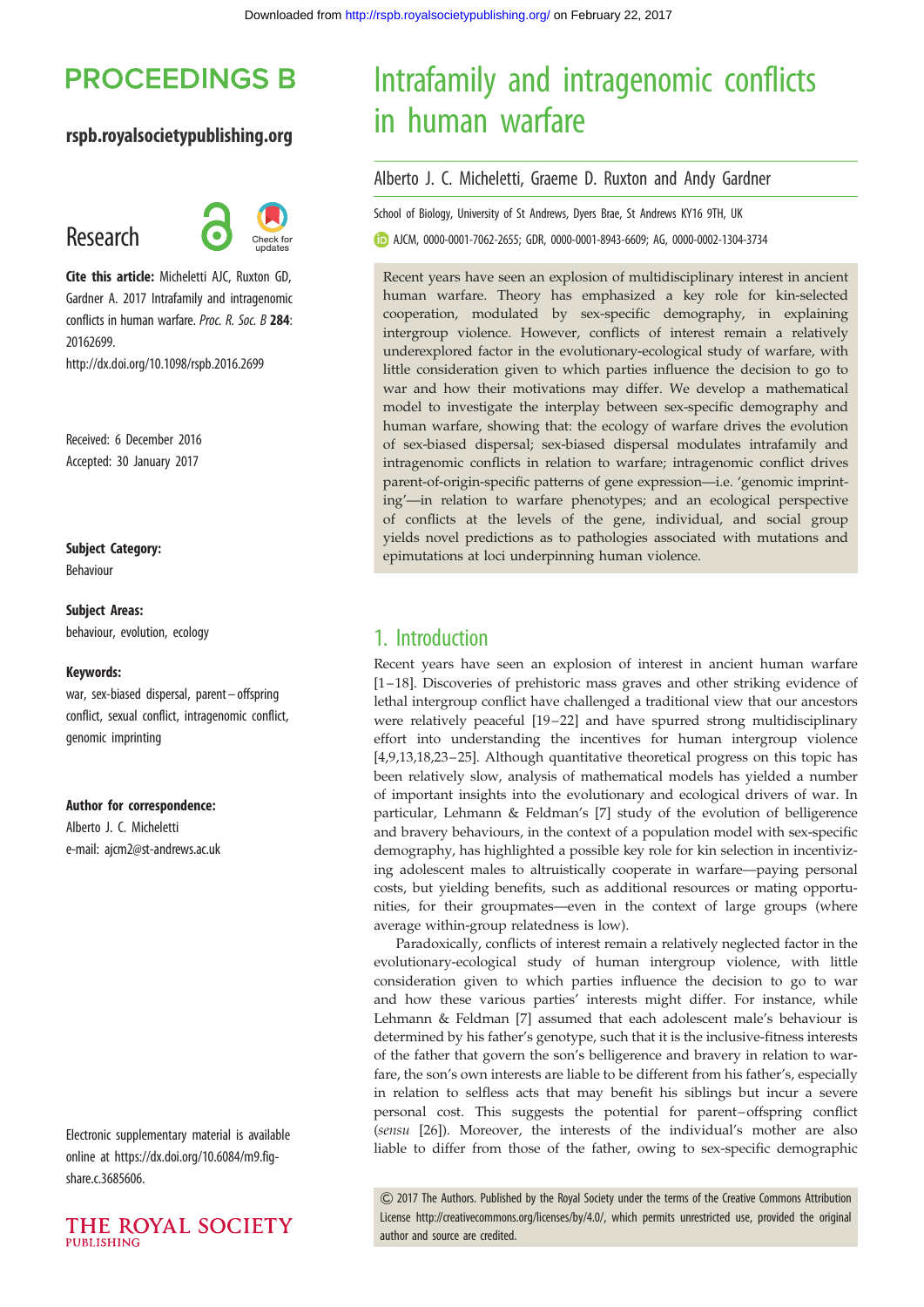factors—such as sex-biased dispersal—that are expected to generate sex differences in relatedness to groupmates, suggesting the possibility for sexual conflict (sensu [\[27](#page-8-0)]). Furthermore, sex-specific demographic processes have been shown to drive conflicts of interest between an individual's maternal-origin and paternal-origin genes with respect to social behaviour [[28](#page-8-0)–33], and accordingly there may even be intragenomic conflict (sensu [[34](#page-8-0)]), of a form that has been implicated in the evolution of parent-of-origin-specific gene expression, or 'genomic imprinting' [[35](#page-8-0)–[37](#page-8-0)]. This renders individuals vulnerable to a range of debilitating cognitive, behavioural and growth disorders [[38\]](#page-8-0), some of which have been linked with aggression and violence [[39](#page-8-0) –[41](#page-8-0)]. However, such conflicts of interest remain underexplored.

Here, we determine the scope for—and consequences of—parent–offspring conflict, sexual conflict, and intragenomic conflict in relation to warfare. We reformulate and generalize Lehmann & Feldman's [[7](#page-7-0)] model to consider control of belligerence and bravery by either the adolescent male, his mother, his father, his maternal-origin genes, or his paternal-origin genes. We use this extended model to investigate: (i) the evolution of sex-specific dispersal in the context of the ecology of warfare, (ii) how sex-biased dispersal modulates intrafamily and intragenomic conflicts in relation to warfare, (iii) how intragenomic conflicts of interest can drive genomic imprinting [\[35](#page-8-0)], and (iv) the phenotypic and pathological consequences of different classes of mutation and epimutation at imprinted loci underpinning intergroup violence phenotypes.

## 2. Material and methods

Following Lehmann & Feldman [\[7](#page-7-0)], we consider a large population separated into groups of  $N_f$  adult females and  $N_m$  adult males, connected by random migration. At the beginning of the life cycle, each adult female produces a large number  $K_f$  of daughters and a large number  $K<sub>m</sub>$  of sons, then dies, and her offspring mature to become subadults. Each subadult disperses away from their natal group with probability  $d_f$  for females and  $d_m$  for males, and each disperser dies in the process with probability  $\lambda_f$  for females and  $\lambda$ <sub>m</sub> for males, with survivors arriving at random groups. Accordingly, following dispersal, the probability that an individual is a migrant is  $m_{\rm f} = d_{\rm f} (1 - \lambda_{\rm f}) / (1 - d_{\rm f} \lambda_{\rm f})$  for females and  $m_\text{m}=d_\text{m}(1-\lambda_\text{m})/(1-d_\text{m}\lambda_\text{m})$  for males. In every generation, each post-dispersal group is in a position to attack one randomly chosen group—which it does with probability  $a(A_{\text{att}})$ , where  $A_{\text{att}}$ is the average level of belligerence exhibited by subadult males in the attacking group and  $\partial a/\partial A_{\text{att}} = b_{\text{a}}$  is the marginal increase in the probability of the group attacking another—and to be attacked by one other group. If war is initiated, the attacking group wins with probability  $\omega(\Omega_{\text{att}}, \Omega_{\text{def}})$ , where  $\Omega_{\text{att}}$  and  $\Omega_{\text{def}}$ are the average levels of bravery exhibited by subadult males in the attacking and defending groups, respectively, and where  $\partial \omega(\Omega_{\text{att}}, \Omega_{\text{def}})/\partial \Omega_{\text{att}} = b_{\omega}$  is the marginal increase in the probability of the attackers winning the war (for simplicity, we assume that bravery is equally important in defence:  $\partial \omega(\Omega_{\text{att}}, \Omega_{\text{def}})/\partial \Omega_{\text{def}} = -b_{\omega}$ ). Following warfare: in non-attacked groups, individuals compete for breeding positions against their same-sex groupmates, each subadult male having competitiveness  $t(A_{\text{ind}})$ , where  $A_{\text{ind}}$  is his level of belligerence and  $-(\partial t(A_{\rm ind})/\partial A_{\rm ind})/t(\bar{A})=c_a$  is the competitive cost of belligerence; in groups that successfully defend themselves from attack, individuals compete for breeding positions against their samesex groupmates, each subadult male having competitiveness  $t(A_{\text{ind}}) \cdot \tau(\Omega_{\text{ind}})$ , where  $\Omega_{\text{ind}}$  is his level of bravery and

 $-(\partial \tau(\Omega_{\text{ind}})/\partial \Omega_{\text{ind}})/\tau(\Omega) = c_{\omega}$  is the competitive cost of bravery; and in conquered groups, individuals compete for breeding positions against their same-sex groupmates and their samesex attackers, each subadult male having competitiveness  $t(A_{\text{ind}}) \cdot \tau(\Omega_{\text{ind}}) \cdot s_{\text{m}}$  if they belong to the defeated group and  $t(A_{\text{ind}}) \cdot \tau(\Omega_{\text{ind}}) \cdot (1 - s_{\text{m}})$  if they belong to the conquering group, and each subadult female having a competitiveness  $s_f$  if they belong to the defeated group and  $1 - s_f$  if they belong to the conquering group. That is, while a male's belligerence phenotype is always expressed and always incurs a competitive cost, his bravery phenotype is only expressed and only incurs a competitive cost when his group attacks or is attacked by another group. We perform a kin-selection analysis [\[42](#page-8-0)–[48\]](#page-8-0) to determine how selection acts upon female dispersal, male dispersal, belligerence, and bravery (see the electronic supplementary material for details).

## 3. Results

## (a) Sex-biased dispersal

Sex-biased dispersal is observed in many taxa and, on the basis of population genetic data [[49\]](#page-8-0) and dispersal patterns of African apes [[50\]](#page-8-0) and modern hunter–gatherers [[51\]](#page-8-0), it is understood that female-biased dispersal (patrilocality) was the ancestral condition for humans [[29\]](#page-8-0). However, the causes of these patterns remain unclear and are much debated: theoretical work has identified possible drivers of sex-biased dispersal in mating systems, inbreeding avoidance and competition and cooperation between kin (reviewed in [[50\]](#page-8-0); see also [\[52](#page-8-0)]) and many anthropologists have focused on the greater importance of kin recognition and associated cooperation between male kin to explain patrilocality (reviewed in [[53\]](#page-8-0)). Here, we investigate the evolution of sex-specific dispersal in a population undergoing recurrent acts of war. Predictably, we find that sex differences in the mortality cost of dispersal can drive sex-biased dispersal ([figure 1](#page-2-0)a). More surprisingly, we find that the ecology of warfare itself [[15\]](#page-8-0) can drive the evolution of sex-biased dispersal even when the mortality cost of dispersal is the same for individuals of each sex ([figure 1](#page-2-0)b).

Inclusive fitness is the sum of an individual's direct fitness (accrued through their impact on their own fitness) and indirect fitness (accrued through their impact on the fitness of their genetic relatives; [\[42](#page-8-0)]). A subadult female increases her inclusive fitness by dispersing away from her natal group when:

$$
- \lambda_{\rm f} + (1 - 2\bar{a}\bar{\omega}s_{\rm f}(1 - s_{\rm f}))(1 - m_{\rm f}) r_{\rm female} > 0,
$$
\n(3.1)

where  $\bar{a} = a(\bar{A})$  is the population average probability of a group initiating war,  $\bar{\omega} = \omega(\bar{\Omega}, \bar{\Omega})$  is the population average probability of the group winning the war, and  $r_{\text{female}}$  is the subadult female's relatedness to other females born in her natal group. That is, she suffers a direct-fitness cost (first term in condition (3.1)), owing to the probability  $\lambda_f$  of dying on the way to her new group. And she receives an indirect-fitness benefit (second term), owing to the relaxation of competition for breeding positions among females, to whom she may be genetically related, in her natal group. Specifically: with probability  $1 - 2\bar{a}\bar{\omega}s_f(1 - s_f)$  the female who wins the breeding position that she might otherwise have taken derives from her natal group, post-dispersal, as opposed to an attacking group; with probability  $1 - m_f$  a female in her natal group, post-dispersal, was born in that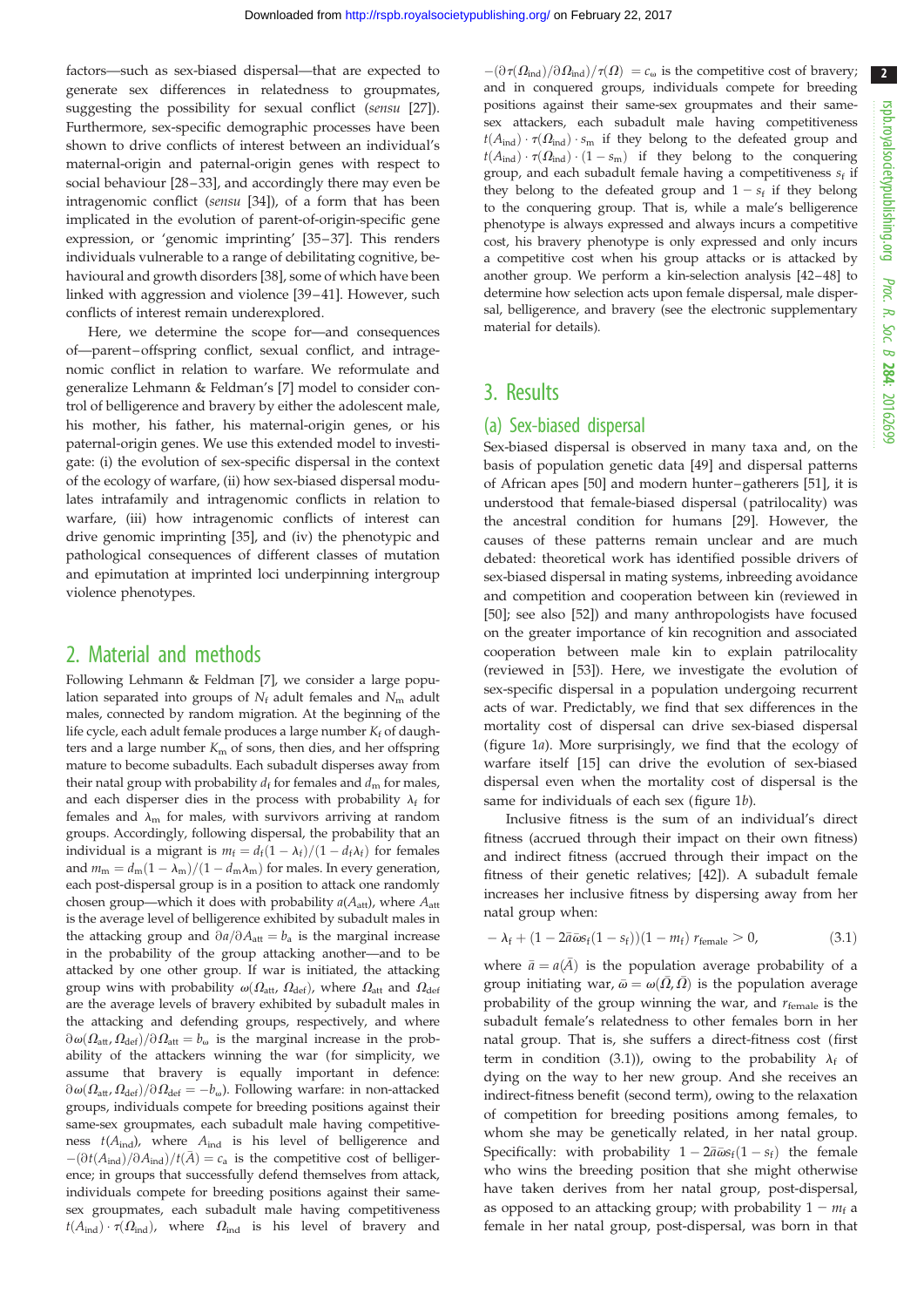3

<span id="page-2-0"></span>

**Figure 1.** Evolution of sex-biased dispersal and migration. Convergence-stable levels of female dispersal ( $d_f^*$ , solid orange line), male dispersal ( $d_m^*$ , solid purple line), female migration ( $m_f^*$ , dashed orange line), and male migration ( $m_m^*$ , dashed purple line) as functions of cost of male dispersal ( $\lambda_m$ ; (a); other parameter values are  $\lambda_{\rm f} =$  0.05, s<sub>f</sub>  $=$  1, s<sub>m</sub>  $=$  0,  $N_{\rm f}$   $=$   $N_{\rm m}$   $=$  10,  $\bar{a}$   $=$  1,  $\bar{\omega}$   $=$  0.5) and the probability that a conquered male obtains a breeding spot (s<sub>m</sub>; (b); other parameter values are  $\lambda_f = \lambda_m = 0.05$ ,  $s_f = 1$ ,  $N_f = N_m = 10$ ,  $\bar{a} = 1$ ,  $\bar{\omega} = 0.5$ ). (Online version in colour.)

same group, as opposed to migrating from elsewhere; and the relatedness between two females born in the same group is  $r_{\text{female}}$ . Note that the fitness effects in condition (3.1) are correct up to a scaling factor that cancels out of the expression. An intermediate, convergence-stable [\[43](#page-8-0),[54\]](#page-8-0) level of female dispersal  $d_f^*$  obtains when the left-hand side (l.h.s.) of condition (3.1) equals zero.

Analogously, a subadult male increases his inclusive fitness by dispersing away from his natal group when:

$$
- \lambda_{m} + (1 - 2\bar{a}\bar{\omega}s_{m}(1 - s_{m}))(1 - m_{m}) r_{male} > 0, \qquad (3.2)
$$

where  $r_{\text{male}}$  is his relatedness to the other males born in his natal group. An intermediate, convergence-stable level of male dispersal  $d_m^*$  obtains when the l.h.s. of condition (3.2) equals zero.

Inspection of conditions (3.1) and (3.2) reveals that sexbiased dispersal may be favoured in two different ways. Firstly, the direct-fitness cost of dispersal may differ for the two sexes ( $\lambda_f \neq \lambda_m$ ) such that, all else being equal, dispersal is more favoured in the sex with the lower cost (i.e.  $d_f^* \geq d_{\text{m}}^*$  if  $\lambda_f \leq \lambda_m$  and  $d_f^* \leq d_m^*$  if  $\lambda_f \geq \lambda_m$ ; figure 1*a*). This sex bias in dispersal translates into a sex bias in migration, in the same direction (figure 1a). Secondly, even if the direct-fitness cost is the same for both sexes (i.e.  $\lambda_f = \lambda_m$ ), the indirect-fitness benefit of dispersal may differ for the two sexes, owing to sex differences in the ecology of warfare. Specifically, denoting the extent to which the mothers of offspring born in a conquered group are a mixture of individuals from that group and from the conquering group (maternal admixture) by  $M_f = s_f(1 - s_f)$ , and the extent to which the fathers of offspring born in a conquered group are a mixture of individuals from that group and from the conquering group (paternal admixture) by  $M_m = s_m(1 - s_m)$ , then all else being equal—dispersal is more favoured in the sex with the lowest degree of admixture (i.e.  $d_f^* \geq d_m^*$  if  $M_f < M_m$  and  $d_f^* \leq d_m^*$  if  $M_f > M_{mi}$ ; figure 1b). This sex bias in dispersal translates into a sex bias in migration, in the same direction (figure 1b). For example, if half of all offspring born into conquered groups are fathered by males of the conquered group and the other half are fathered by males from the conquering group (i.e.  $s_m = 0.5$ ), but the mothers of all of these offspring are from the conquered group (i.e.  $s_f =$ 1.0), then there is less maternal admixture (i.e.  $M_f = 0.0$ ) than there is paternal admixture (i.e.  $M_m = 0.25$ ) and, consequently, females are relatively more favoured to disperse than are males (i.e.  $d_f^* > d_m^*$ ). In this instance, a dispersing female is relatively more likely (and a dispersing male relatively less likely) to free up a breeding position for a relative, such that females obtain greater indirect-fitness benefits from dispersing. We confirm the robustness of these analytical results using individual-based simulations (see the electronic supplementary material for details).

#### (b) Belligerence and bravery

The propensity of a group to go to war is determined by the average belligerence of its subadult males; and success in war is linked to these males' average bravery. However, although these two traits are expressed in subadult males, they may be controlled by various parties—including the male himself, his mother, his father, his maternal-origin genes, and his paternal-origin genes—whose inclusive-fitness interests may disagree with each other (intrafamily and intragenomic conflict). To assess the interests of these various parties, we hypothetically grant full control to each of them, in turn, and assess when an increase in the male's trait leads to an increase in the controller's inclusive fitness. We first describe the inclusive-fitness consequences of these traits under the influence of a general controller, before focusing on each control option in turn.

Participation in warfare implies fitness costs for the subadult male, but may result in fitness benefits for his subadult groupmates. Accordingly, the controller of the male's behaviour may derive an overall inclusive-fitness benefit by increasing his participation in warfare, depending upon how closely related the controller is to the male and how closely related the controller is to the male's groupmates. Specifically, the controller increases their inclusive fitness by increasing the male's level of belligerence when:

$$
-c_{a} + (1 - 2 \bar{a} \bar{\omega} s_{m} (1 - s_{m})) c_{a} R_{male|controller}
$$
  
+  $\bar{\omega} ((1 - s_{m}) R_{male|controller} + (1 - s_{f}) R_{female|controller}) b_{a} > 0$  (3.3)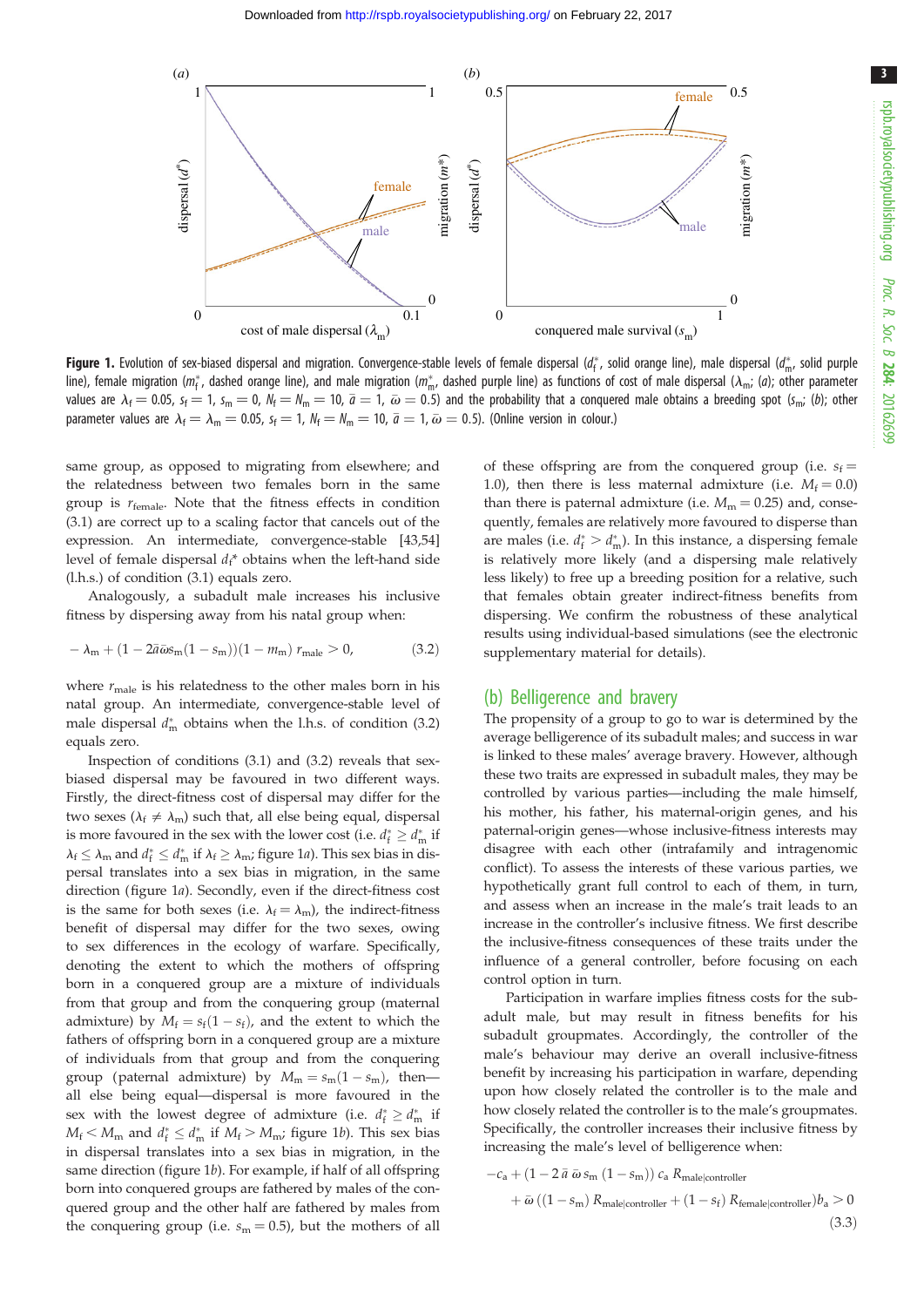4

where  $R_{\text{male}|\text{controller}}$  is the relatedness of the controller to a random male groupmate of the focal male, expressed relative to the controller's relatedness to the focal male himself, and Rfemalejcontroller is the relatedness of the controller to a random female groupmate, expressed relative to the controller's relatedness to the focal male himself. That is, an increase in the focal male's belligerence leads: to an inclusivefitness cost (first term in condition (3.3)), owing to the focal male's loss of competitiveness  $-c_a$  for breeding positions; an inclusive-fitness benefit (second term), owing to the  $c_a$ vacated breeding positions being occupied by other males, who are derived from the same group with probability  $1 - 2 \bar{a} \bar{\omega} s_{\rm m} (1 - s_{\rm m})$  and, in which case, are related to the controller by Rmale<sup>j</sup>controller; an inclusive-fitness benefit (third term), owing to the increased probability  $b_a$  of going to war, which is won with probability  $\bar{\omega}$  and consequently yields an extra  $1 - s<sub>m</sub>$  breeding success for male groupmates who are related to the controller by  $R_{\text{male}|\text{contracted}}$  and an extra  $1 - s_f$  breeding success for female groupmates who are related to the controller by  $R_{\text{female}|\text{contracter}}$ . Again, the fitness effects in condition (3.3) are correct up to a scaling factor that cancels out. Providing it takes an intermediate value, the convergence-stable level of belligerence is obtained by setting the l.h.s. of condition (3.3) equal to zero and solving for  $\bar{A} = A_{\text{controller}}^*$ , which may be interpreted as the controller's belligerence optimum.

Similarly, the controller increases their inclusive fitness by increasing the male's level of bravery when:

$$
-c_{\omega} + (1 - 2\bar{\omega}s_{m}(1 - s_{m}))c_{\omega}R_{\text{male}|\text{controller}}
$$

$$
+ 2((1 - s_{m})R_{\text{male}|\text{controller}} + (1 - s_{f})R_{\text{female}|\text{controller}})b_{\omega} > 0.
$$
(3.4)

That is, an increase in the focal male's bravery leads: to an inclusive-fitness cost (first term in condition (3.4)), owing to the focal male's loss of competitiveness  $-c_{\omega}$  for breeding positions; an inclusive-fitness benefit (second term), owing to the  $c_{\omega}$  vacated breeding positions being occupied by other males, who are derived from the same group with probability  $1 - 2 \bar{\omega} s_{\rm m} (1 - s_{\rm m})$  and, in which case, are related to the controller by Rmale<sup>j</sup>controller; an inclusive-fitness benefit (third term), owing to the increased probability  $b_{\omega}$  of winning a war and consequently yielding an extra  $1 - s<sub>m</sub>$  breeding success for male groupmates who are related to the controller by  $R_{\text{male}|\text{controller}}$ , and an extra  $1 - s_f$  breeding success for female groupmates who are related to the controller by Rfemale<sup>j</sup>controller. Once again, the fitness effects in condition (3.4) are correct up to a scaling factor. Providing it takes an intermediate value, the convergence-stable level of bravery is obtained by setting the l.h.s. of condition (3.4) equal to zero and solving for  $\bar{\Omega} = \Omega_{\text{controller}}^*$ , which may be interpreted as the controller's bravery optimum.

## (c) Intrafamily conflict

Different members of the family may come into conflict over social behaviour [[26,55](#page-8-0) –[57](#page-8-0)] and in ways that are modulated by patterns of dispersal (e.g. [[58\]](#page-8-0)). Here, we consider the inclusive-fitness interests of the subadult male, his mother, and his father, in relation to the optimal levels of belligerence and bravery that he should express. For ease of presentation, for the remainder of our analysis we focus upon a scenario in which there are equal numbers of male and female breeders

in each group ( $N_f = N_m = N$ ) and all offspring born in conquered groups are begot by mothers from the conquered group  $(s_f = 1)$  and by males from the conquering group  $(s<sub>m</sub> = 0)$ , and we treat migration rates as fixed parameters (as in [[7](#page-7-0)]; see the electronic supplementary material for more general results and demonstration that all combinations of sex-specific migration rates are evolutionarily feasible). We find that parents always favour a higher level of altruism in warfare than do their sons and that mothers and fathers disagree when there is a sex-bias in migration [\(figure 2](#page-4-0)).

The conditions (3.3) and (3.4) under which increases in belligerence and bravery are favoured depend on relatedness coefficients  $R_{male|controller}$  and  $R_{female|controller}$ , which may be different for different controllers. Accordingly, different controllers may have different belligerence  $(A^*)$  and bravery  $(\Omega^*)$ optima. If a male's behaviour is controlled by his father, these relatedness coefficients above are given by  $R_{\text{male} \text{father}}$  and Rfemalejfather, which may be expressed in terms of model parameters [\(table 1\)](#page-4-0). Substituting these relatedness coefficients into conditions (3.3) and (3.4), we can determine belligerence  $(A_{\rm father}^*)$  and bravery  $(\varOmega_{\rm father}^*)$  optima from the perspective of the subadult male's father, and this recovers the results reported by Lehmann & Feldman [\[7,](#page-7-0)[59\]](#page-8-0) (see the electronic supplementary material for details; [figure 2](#page-4-0)). Alternatively, if the male's behaviour is controlled by his mother, relatedness is given by  $R_{\text{male} \text{mother}}$  and  $R_{\text{female} \text{mother}}$  [\(table 1\)](#page-4-0). Substituting these relatedness coefficients into conditions (3.3) and (3.4), we can determine belligerence  $(A_{\text{mother}}^*)$  and bravery  $(\varOmega_{\mathrm{mother}}^*)$  optima from the perspective of the subadult male's mother ([figure 2\)](#page-4-0). Finally, if the male's behaviour is under his own, individual control, relatedness is given by Rmalejindividual and Rfemalejindividual [\(table 1\)](#page-4-0). Substituting these relatedness coefficients into conditions (3.3) and (3.4), we can determine belligerence  $(A_{indivial}^*)$  and bravery  $(\varOmega^*_{\rm individual})$  optima from the perspective of the subadult male himself ([figure 2](#page-4-0)).

Comparison of these relatedness coefficients reveals two key results. Firstly, a subadult male is always less related to other subadults in his group than are his parents ( $R_{\text{male}|\text{individual}}$  $R_{\text{male}|\text{father}}$ ,  $R_{\text{male}|\text{mother}}$ ;  $R_{\text{female}|\text{individual}}$   $<$   $R_{\text{female}|\text{father}}$ ,  $R_{\text{female}|\text{mother}}$ ), such that his belligerence and bravery optima are always lower than those of his parents ( $A_{individual}^* < A_{father}^*$ ,  $A_{mother}^*$ ;  $\Omega_{individual}^*$  $<\Omega^*_{\rm father},\ \Omega^*_{\rm mother};\ \hbox{figure}\ \ 2).$  Secondly, the relatedness coefficients from his father's and mother's perspectives coincide only when migration is unbiased  $(m_f = m_m)$ ; when migration is female-biased  $(m_f > m_m)$ , his mother is less related than his father to his groupmates  $(R_{\text{male}|\text{mother}} < R_{\text{male}|\text{father}}; R_{\text{female}|\text{mother}} < R_{\text{female}|\text{father}})$  and, consequently, his mother favours less belligerence and bravery than does his father ( $A^*_{\text{mother}} < A^*_{\text{father}}$ ;  $\Omega^*_{\text{mother}} < \Omega^*_{\text{father}}$ ); and when migration is male-biased ( $m_f < m_m$ ), his mother is more related than his father to his groupmates  $(R_{\text{male}|\text{mother}} > R_{\text{male}|\text{father}}; R_{\text{female}|\text{mother}} > R_{\text{female}|\text{father}})$  and, consequently, his mother favours more belligerence and bravery than does his father ( $A^*_{\text{mother}} > A^*_{\text{father}}$ ;  $\Omega^*_{\text{mother}} > \Omega^*_{\text{father}}$ ; [figure 2](#page-4-0)). We confirm the robustness of these analytical results using individual-based simulations (see the electronic supplementary material for details).

### (d) Intragenomic conflict

Sex-biased demography has been implicated in intragenomic conflicts for a variety of social behaviours [[28](#page-8-0)–[33,60](#page-8-0)–[62\]](#page-8-0).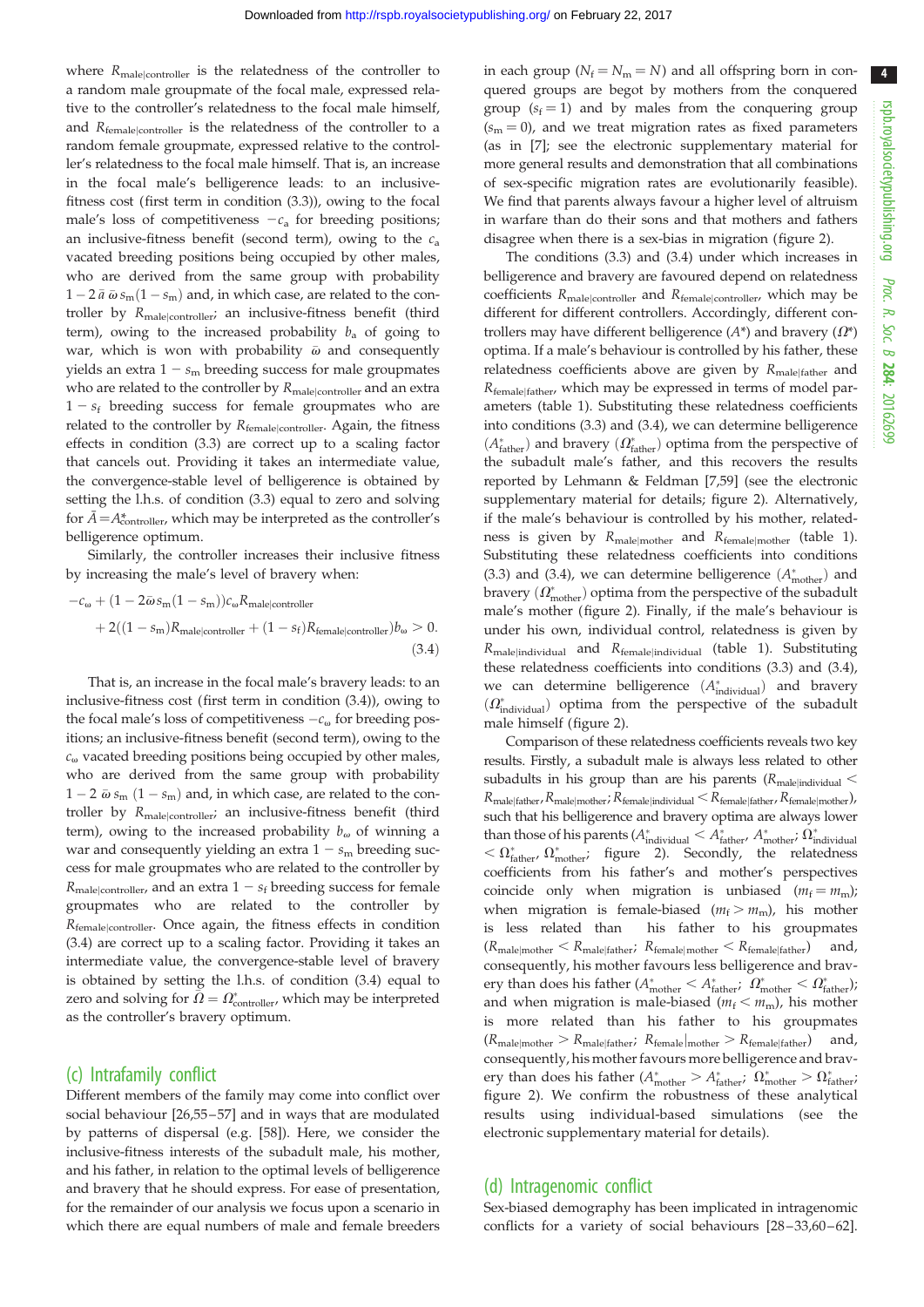<span id="page-4-0"></span>

Figure 2. Intrafamily conflicts over belligerence and bravery. Convergence-stable levels of belligerence ( $A^*$ , ( $a$ )) and bravery ( $\Omega^*$ , ( $b$ )) as functions of female migration ( $m_f$ ) when belligerence is controlled by the focal male's father (blue line), his mother (orange line), or the focal male himself (green line). Other parameter values are  $\bar{\omega} = 0.5$  ((*a*) only),  $\bar{a} = A_{\text{ind}}^*$ , ((*b*) only),  $m_m = 0.5$ ,  $s_f = 1$ ,  $s_m = 0$ ,  $N_f = N_m = 10$ . We assume functional forms  $a = A_{\text{att}}$  and  $t = 1 - 0.025$  $a^2$  (a), and  $\omega(\Omega_{\text{att}}, \Omega_{\text{det}}) = \frac{1}{2}(1 + \Omega_{\text{att}} - \Omega_{\text{det}})$  and  $\tau = 1 - 0.025 \Omega^2$  (b). (Online version in colour.)

Table 1. Relatedness. Coefficients of relatedness R<sub>recipient|controller</sub> between the controller of a male's behaviour (the individual male himself, his father, his mother, his genes of unknown parental origin, his paternal-origin genes, and his maternal-origin genes) and the recipients whose fitnesses are modulated by this behaviour (male groupmates and female groupmates) in the context of belligerence and bravery behaviours. These coefficients depend upon the relatedness of two subadults born in the same group, i.e.  $R_{\rm x}=2/(4N-(N-1)(1-m_{\rm m})^2-(N-1)(1-m_{\rm f})^2-2N\varphi_{\rm MF})$ , and the probability that two adults of opposite sex in the same post-competition group were born in the same group, i.e.  $\varphi_{\rm MF}=(1-\bar{a}\bar{\omega})(1-m_{\rm m})(1-m_{\rm f}).$ 

|            | recipient                                                                                                                                          |                                                                                                                                                          |  |  |  |  |  |
|------------|----------------------------------------------------------------------------------------------------------------------------------------------------|----------------------------------------------------------------------------------------------------------------------------------------------------------|--|--|--|--|--|
| controller | male                                                                                                                                               | female                                                                                                                                                   |  |  |  |  |  |
| individual | $(1 - m_{\rm m})^2 R_{\rm x}$                                                                                                                      | $(1 - m_{\rm m})(1 - m_{\rm f})R_{\rm x}$                                                                                                                |  |  |  |  |  |
| father     | $(1 - m_{\rm m})^2 \left( \frac{1 + N \varphi_{\rm MF} R_{\rm x} + (N - 1)(1 - m_{\rm m})^2 R_{\rm x}}{N(1 + \varphi_{\rm MF} R_{\rm x})} \right)$ | $(1 - m_{\rm m})(1 - m_{\rm f})\left(\frac{1 + N\varphi_{\rm MF}R_{\rm x} + (N - 1)(1 - m_{\rm m})^2R_{\rm x}}{N(1 + \varphi_{\rm MF}R_{\rm y})}\right)$ |  |  |  |  |  |
| mother     | $(1 - m_{\rm m})^2 \left( \frac{1 + N \varphi_{\rm MF} R_{\rm x} + (N - 1)(1 - m_{\rm f})^2 R_{\rm x}}{N(1 + \varphi_{\rm MF} R_{\rm y})} \right)$ | $(1 - m_{\rm m})(1 - m_{\rm f})\left(\frac{1 + N\varphi_{\rm MF}R_{\rm X} + (N-1)(1 - m_{\rm f})^2R_{\rm X}}{N(1 + \varphi_{\rm MF}R_{\rm Y})}\right)$   |  |  |  |  |  |
| unknown    | $(1 - m_m)^2 R_v$                                                                                                                                  | $(1 - m_{\rm m})(1 - m_{\rm f})R_{\rm x}$                                                                                                                |  |  |  |  |  |
| paternal   | $(1 - m_{\rm m})^2 \left( \frac{1 + N \varphi_{\rm MF} R_{\rm x} + (N - 1)(1 - m_{\rm m})^2 R_{\rm x}}{2N} \right)$                                | $(1 - m_{\rm m})(1 - m_{\rm f})\left(\frac{1 + N\varphi_{\rm MF}R_{\rm x} + (N - 1)(1 - m_{\rm m})^2R_{\rm x}}{2N}\right)$                               |  |  |  |  |  |
| maternal   | $(1 - m_{\rm m})^2 \left( \frac{1 + N \varphi_{\rm MF} R_{\rm x} + (N - 1)(1 - m_{\rm f})^2 R_{\rm x}}{2N} \right)$                                | $(1 - m_{\rm m})(1 - m_{\rm f})\left(\frac{1 + N\varphi_{\rm MF}R_{\rm x} + (N-1)(1 - m_{\rm f})^2R_{\rm x}}{2N}\right)$                                 |  |  |  |  |  |

Here, we investigate the potential for conflict over belligerence and bravery within the male's genome, by considering the inclusive-fitness interests [[42,63,64](#page-8-0)] of his maternalorigin genes, paternal-origin genes, and genes of unknown parental origin ([figure 3](#page-5-0)). If the male's behaviour were fully controlled by his paternal-origin genes, relatedness coefficients  $R_{\text{male}|\text{contracted}}$  and  $R_{\text{female}|\text{contracted}}$  in conditions (3.3) and (3.4) would be given by  $R_{\text{male}|\text{patternal}}$  and  $R_{\text{female}|\text{patternal}}$ (table 1). Substituting these relatedness coefficients into conditions (3.3) and (3.4), we can determine belligerence  $(A_{\text{patternal}}^*)$  and bravery  $(\Omega_{\text{patternal}}^*)$  optima from the perspective of the subadult male's paternal-origin genes ([figure 3](#page-5-0)).

Alternatively, if the male's behaviour were fully controlled by his maternal-origin genes, relatedness would be given by Rmalejmaternal and Rfemalejmaternal (table 1). Substituting these relatedness coefficients into conditions (3.3) and (3.4), we can determine the belligerence  $(A_{\text{material}}^*)$  and bravery  $(\varOmega^*_{\textrm{material}})$  optima from the perspective of the subadult male's maternal-origin genes ([figure 3](#page-5-0)). Finally, relatedness for a gene of unknown parental origin is given by  $R_{\text{malelunknown}}$  and  $R_{\text{femalelunknown}}$  (table 1). Note that these exactly coincide with the relatedness coefficients for the individual carrying the genes,  $R_{\text{male}|\text{individual}}$  and  $R_{\text{female}|\text{individual}}$ (table 1). Substituting these relatedness coefficients into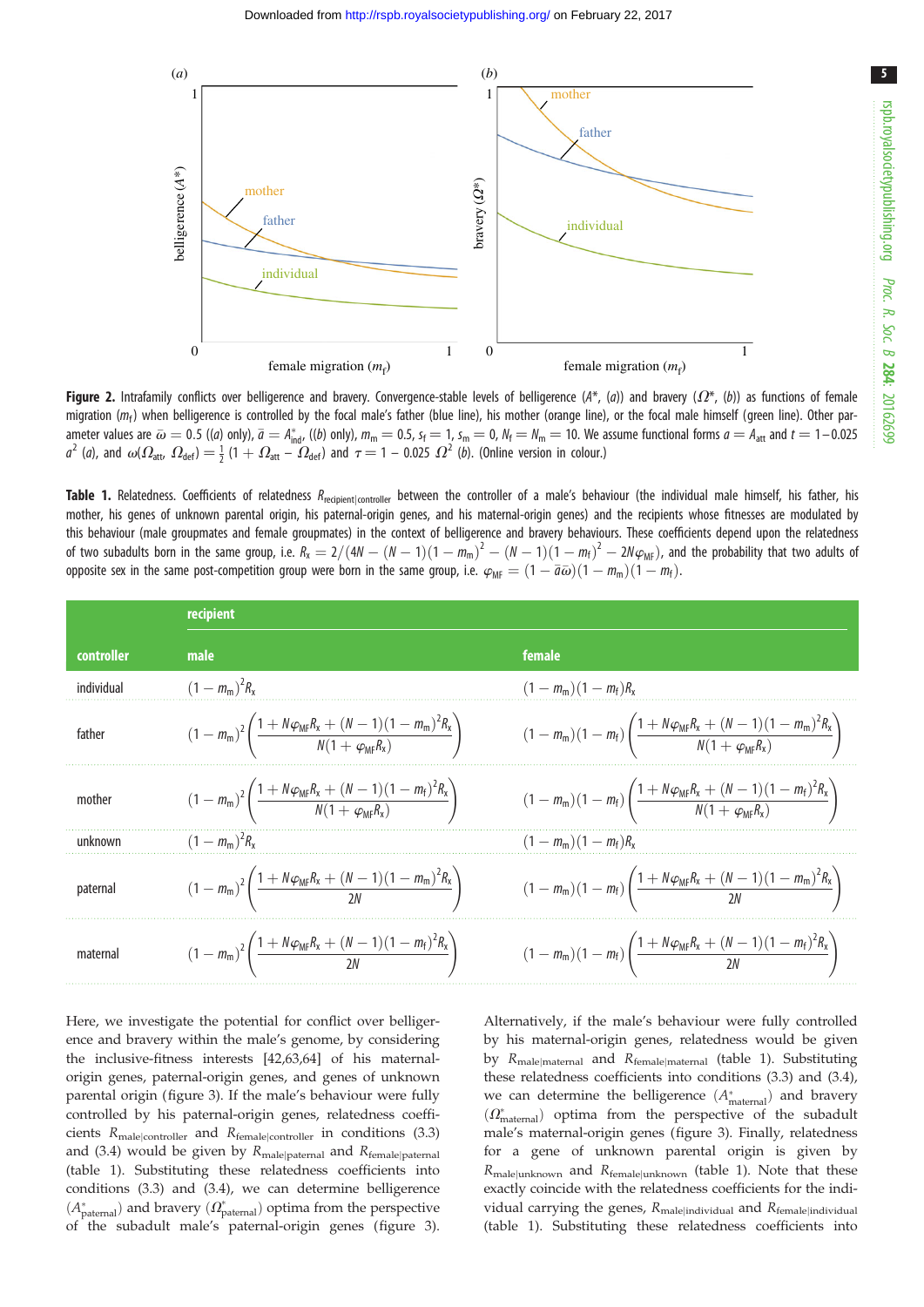6

<span id="page-5-0"></span>

Figure 3. Intragenomic conflicts over belligerence and bravery. Convergence-stable level of belligerence  $(A^*, (a))$  and bravery  $(\Omega^*, (b))$  as functions of female migration  $(m_f)$  when belligerence or bravery are controlled by the focal individual's paternal-origin genes (blue line), maternal-origin genes (orange line), or unknown-origin genes (green line). Other parameter values are  $\bar{\omega} = 0.5$  ((a) only),  $\bar{a} = A_{\text{ind}}^{*}$ , ((b) only) and  $m_{\text{m}} = 0.5$ ,  $s_{\text{f}} = 1$ ,  $s_{\text{m}} = 0$ ,  $N_{\text{f}} = N_{\text{m}} = 10$ . We assume functional forms  $a = A_{\text{att}}$  and  $t = 1 - 0.025$   $a^2$  (a), and  $\omega(\Omega_{\text{att}}\ \Omega_{\text{def}}) = \frac{1}{2}(1 + \Omega_{\text{att}}^2 - \Omega_{\text{def}})$  and  $\tau = 1 - 0.025$   $\Omega^2$  (b). (Online version in colour.)

conditions (3.3) and (3.4), we can determine belligerence  $(A_{\text{unknown}}^*)$  and bravery  $(\Omega_{\text{unknown}}^*)$  optima from the perspective of the subadult male's genes of unknown parental origin (figure 3).

Comparison of relatedness coefficients yields two further key results. Firstly, relatedness for a gene of unknown parental origin is the arithmetic mean of those for maternaland paternal-origin genes [[36\]](#page-8-0) and, accordingly, the belligerence or bravery optimum for a gene of unknown parental origin is always intermediate between those of maternal- and paternal-origin genes (figure 3). Secondly: the relatedness coefficients for a male's maternal-origin and paternal-origin genes coincide only when migration is unbiased  $(m_f = m_m)$ ; when migration is female-biased  $(m_f > m_m)$ , his maternal-origin genes are less related than his paternalorigin genes to his groupmates  $(R_{\text{male}|\text{material}} < R_{\text{male}|\text{patternal}})$  $R_{\text{female}|\text{material}} < R_{\text{female}|\text{patternal}})$  and, consequently, his maternal-origin genes favour less belligerence and bravery than do his paternal-origin genes ( $A^*_{\text{material}} < A^*_{\text{patternal}}$ ;  $\Omega^*_{\text{material}}$  $<\Omega^*_{\text{potential}}$ ); and when migration is male-biased ( $m_f < m_m$ ), his maternal-origin genes are more related than his paternalorigin genes to his groupmates  $(R_{\text{male}|\text{material}} > R_{\text{male}|\text{patternal}})$  $R_{\text{female}|\text{material}} > R_{\text{female}|\text{patternal}}$ ) and, consequently, his maternalorigin genes favour more belligerence and bravery than do his paternal-origin genes \*  $A_{\text{patternal}}^*$  :  $\Omega_{\text{material}}^*$  $> \Omega_{\text{potential}}^*$ ; figure 3). We confirm the robustness of these analytical results using individual-based simulations (see the electronic supplementary material for details).

#### (e) Genomic imprinting

The kinship theory of genomic imprinting suggests that intragenomic conflicts between maternal-origin and paternalorigin genes drive the evolution of parent-of-origin-specific gene expression [[36,37,65](#page-8-0)]. According to the 'loudest voice prevails' principle [[36](#page-8-0)], this conflict ultimately leads to selfimposed silencing of one of the genes. Specifically, if the locus of interest encodes a gene product that promotes the contested phenotype, then the gene with the higher phenotypic optimum is favoured to upregulate its level of expression, while the gene with the lower optimum is favoured to downregulate its expression, and this antagonistic escalation results in the latter gene silencing itself and the former gene expressing at its desired level. By contrast, if the locus encodes a gene product that inhibits the contested phenotype, then it is the gene with the higher phenotypic optimum that is predicted to silence itself and the other gene to express at its desired level.

The loudest voice prevails principle may be used to make predictions as to patterns of gene expression for loci underlying belligerence and bravery phenotypes ([figure 4\)](#page-6-0). For simplicity, we focus on the case in which relatedness is higher for paternal-origin genes than for maternal-origin genes  $(R_{\text{male}|\text{patternal}} > R_{\text{male}|\text{material}}; R_{\text{female}|\text{patternal}} > R_{\text{female}|\text{material}})$ e.g. owing to female-biased dispersal. In this scenario, paternal-origin genes favour more belligerence and bravery than do maternal-origin genes ( $A^*_{\text{patternal}} > A^*_{\text{material}}$ ;  $\Omega^*_{\text{patternal}}$  $> \Omega_{\text{material}}^*$ ). Exactly the opposite patterns are obtained if relatedness is higher for maternal-origin genes than for paternal-origin genes. Considering a locus for which the gene product acts to increase belligerence (i.e. a 'belligerence promoter'), as the maternal-origin gene favours less belligerence than does the paternal-origin gene, we predict the former to be silenced and the latter to be expressed ([figure 4](#page-6-0)a). By contrast, considering a locus for which the gene product acts to decrease belligerence (i.e. a 'belligerence inhibitor'), we predict the paternal-origin gene to be silenced and the maternal-origin gene to be expressed ([figure 4](#page-6-0)a). Analogously, we predict that a bravery promoter will be maternally silenced and paternally expressed [\(figure 4](#page-6-0)b) and that a belligerence inhibitor will be paternally silenced and maternally expressed ([figure 4](#page-6-0)b).

## (f) Associated pathologies

Genomic imprinting results in functional haploidy, rendering the individual vulnerable to a range of deleterious mutations and epimutations [[38\]](#page-8-0). These might have no visible effect or, alternatively, lead to abnormal phenotypes and pathological conditions that are very far from realizing the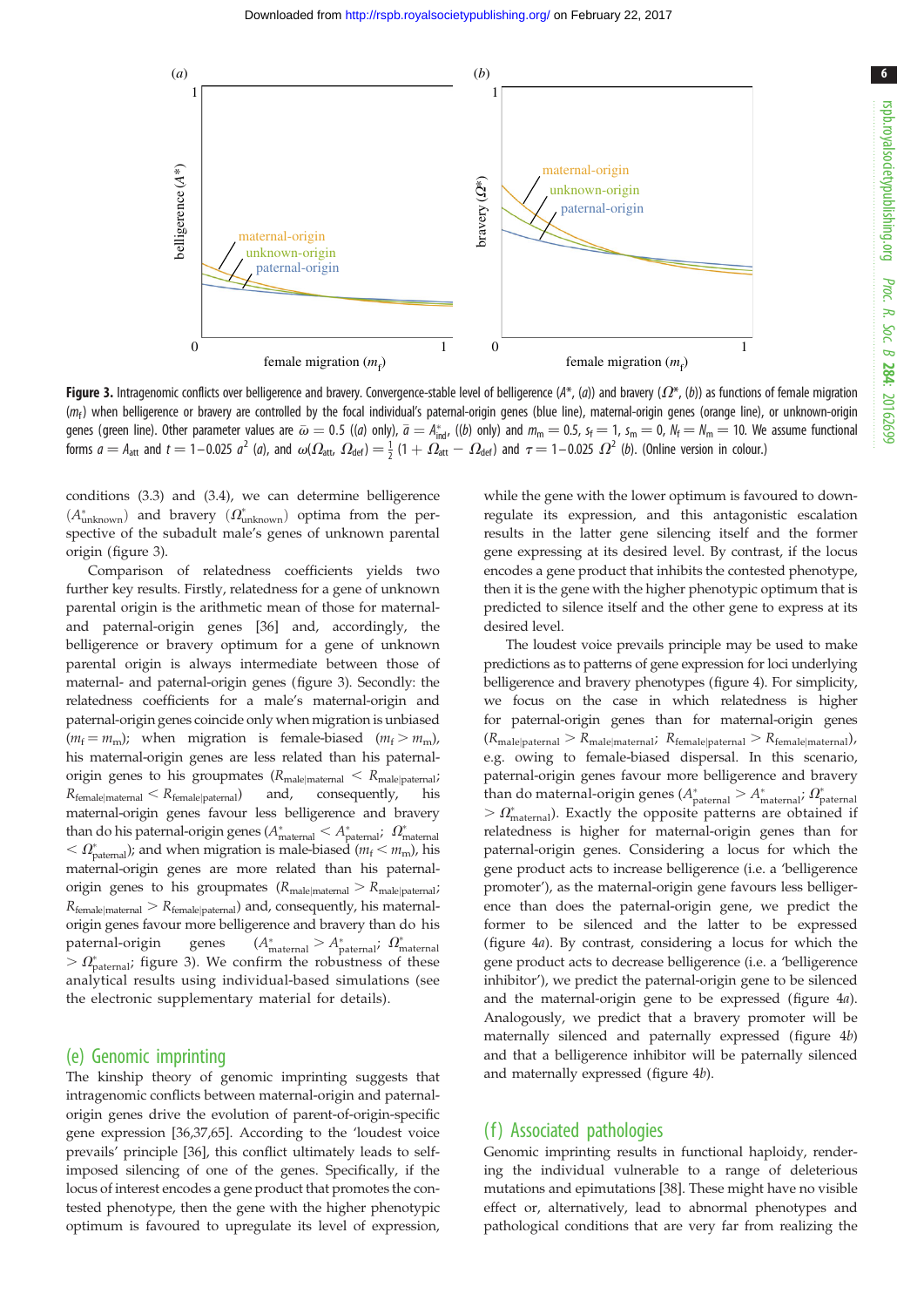<span id="page-6-0"></span>

| (a)                   |                       | belligerence promoter                                  | belligerence inhibitor                                       | (b)                   |                      |                       | bravery promoter                     | bravery inhibitor                                                                |
|-----------------------|-----------------------|--------------------------------------------------------|--------------------------------------------------------------|-----------------------|----------------------|-----------------------|--------------------------------------|----------------------------------------------------------------------------------|
| no mutation           |                       | $\mathsf{X}$ maternal<br>$\rightarrow$ paternal        | ◾→◾<br>maternal<br>$\mathbf{\times}$ $\blacksquare$ paternal |                       | no mutation          |                       | ■ × ■<br>maternal<br>╺╶┙<br>paternal | ∎ → ■<br>maternal<br>▪×▪<br>paternal                                             |
| gene deletion         | maternal              | • normal                                               | $\blacksquare$ $\times$ $\blacksquare$<br>· antagonistic     |                       | gene deletion        | maternal              | • normal                             | $\mathbb{R}$ $\times$<br>• reckless                                              |
|                       | paternal              | $\blacksquare$ $\times$ $\blacksquare$<br>· submissive | • normal                                                     |                       |                      | paternal              | $\mathbf{X}$<br>• cowardly           | • normal                                                                         |
| imprinting disruption | hyper-<br>methylation | - x -<br>• submissive                                  | $\mathbf{X}$<br>• antagonistic                               |                       |                      | hyper-<br>methylation | • cowardly                           | ▪×▪<br>$\mathbf{x}$<br>• reckless                                                |
|                       | hypo-<br>methylation  | · antagonistic                                         | • submissive                                                 | imprinting disruption | methylation<br>-od/u | • reckless            | • cowardly                           |                                                                                  |
| uniparental disomy    | maternal              | $\blacksquare$ $\times$ $\blacksquare$<br>· submissive | · submissive                                                 |                       | uniparental disomy   | maternal              | ▪×▪<br>• cowardly                    | • cowardly                                                                       |
|                       | paternal              | • antagonistic                                         | · antagonistic                                               |                       |                      | paternal              | • reckless                           | $\mathbb{\blacktriangleright} \times \mathbb{\blacktriangleright}$<br>• reckless |

Figure 4. Genomic imprinting and associated pathologies. Predicted patterns of parent-of-origin-specific gene expression and concomitant phenotypes for loci that are either promoters or inhibitors of belligerence (a) or bravery (b), under normal conditions and also as a result of three different mutational or epimutational perturbations: gene deletion, imprinting disruption, or uniparental disomy. Genes are either of maternal-origin (orange) or paternal-origin (blue) and are either silenced (crosses) or expressed (arrows). Human figures from the George Stow collection at Iziko South African Museum, derived from The Digital Bleek and Lloyd [\(http://lloydbleekcollection.cs.uct.ac.za/\)](http://lloydbleekcollection.cs.uct.ac.za/) with permission. (Online version in colour.)

inclusive-fitness interests of either maternal-origin or paternal-origin genes [\[29](#page-8-0)]. Here, we consider three different types of perturbations: (i) a gene deletion (or, equivalently, a point mutation resulting in a non-functional gene product, or an experimentally induced knockout), (ii) a malfunctioning of the imprinting machinery, whereby the addition of methyl tags to genes that are normally expressed leads to erroneous silencing (hyper-methylation), or the absence of methyl tags from genes that are normally silenced leads to erroneous expression (hypo-methylation; [[35\]](#page-8-0)), and (iii) uniparental disomy, whereby both of the individual's genes derive from one parent. Again, for compactness of presentation, we only consider female-biased dispersal.

Considering a belligerence promoter, which is expected to be maternally silenced and paternally expressed: deletion of the maternal-origin gene has no effect and leads to a normal phenotype; deletion of the paternal-origin gene results in the complete absence of gene product and hence an abnormally low level of belligerence ('submissive' phenotype); hyper-methylation silences the paternal-origin gene, resulting in the submissive phenotype; hypo-methylation activates the maternal-origin gene, resulting in an 'antagonistic' phenotype; maternal disomy results in the complete absence of gene product, and hence the submissive phenotype; and paternal disomy results in an abnormally large amount of gene product, and hence the antagonistic phenotype (figure 4a). By contrast, considering a belligerence inhibitor, which is expected to be paternally silenced and maternally expressed: deletion of the maternal-origin gene results in the complete absence of gene product and hence the antagonistic phenotype; deletion of the paternal-origin gene results in the normal phenotype; hyper-methylation silences the maternal-origin gene, resulting in the

antagonistic phenotype; while hypo-methylation activates the paternal-origin gene, resulting in the submissive phenotype; maternal disomy results in an abnormally high amount of gene product, and hence the submissive phenotype; and paternal disomy results in the complete absence of the gene product, and hence the antagonistic phenotype (figure 4a). Exactly analogous patterns obtain for bravery genes, with mutations and epimutations variously giving rise to abnormally low levels of bravery ('cowardly' phenotype), abnormally high levels of bravery ('reckless' phenotype), or a normal phenotype (figure 4b).

## 4. Discussion

Despite huge interest in the evolution of warfare, conflicts both between family members and within the warring individual have been relatively neglected. Here, we developed and analysed a model of warfare in the context of sexbiased demography. We found that the ecology of war can drive the evolution of sex-biased dispersal. Moreover, we found that these same patterns of sex-biased dispersal can modulate intrafamily and intragenomic conflicts over warfare, and accordingly parent-of-origin-specific patterns of gene expression—i.e. 'genomic imprinting'—and concomitant mutational and epimutational pathologies in relation to intergroup violence phenotypes.

We have shown that sex-biased dispersal can be driven by sexual asymmetries in the spoils of war. In particular, insofar as warfare enables males extra opportunities to compete with non-kin for breeding positions—thus relaxing kin competition—to an extent that is greater than for females, then males are less strongly favoured to disperse as a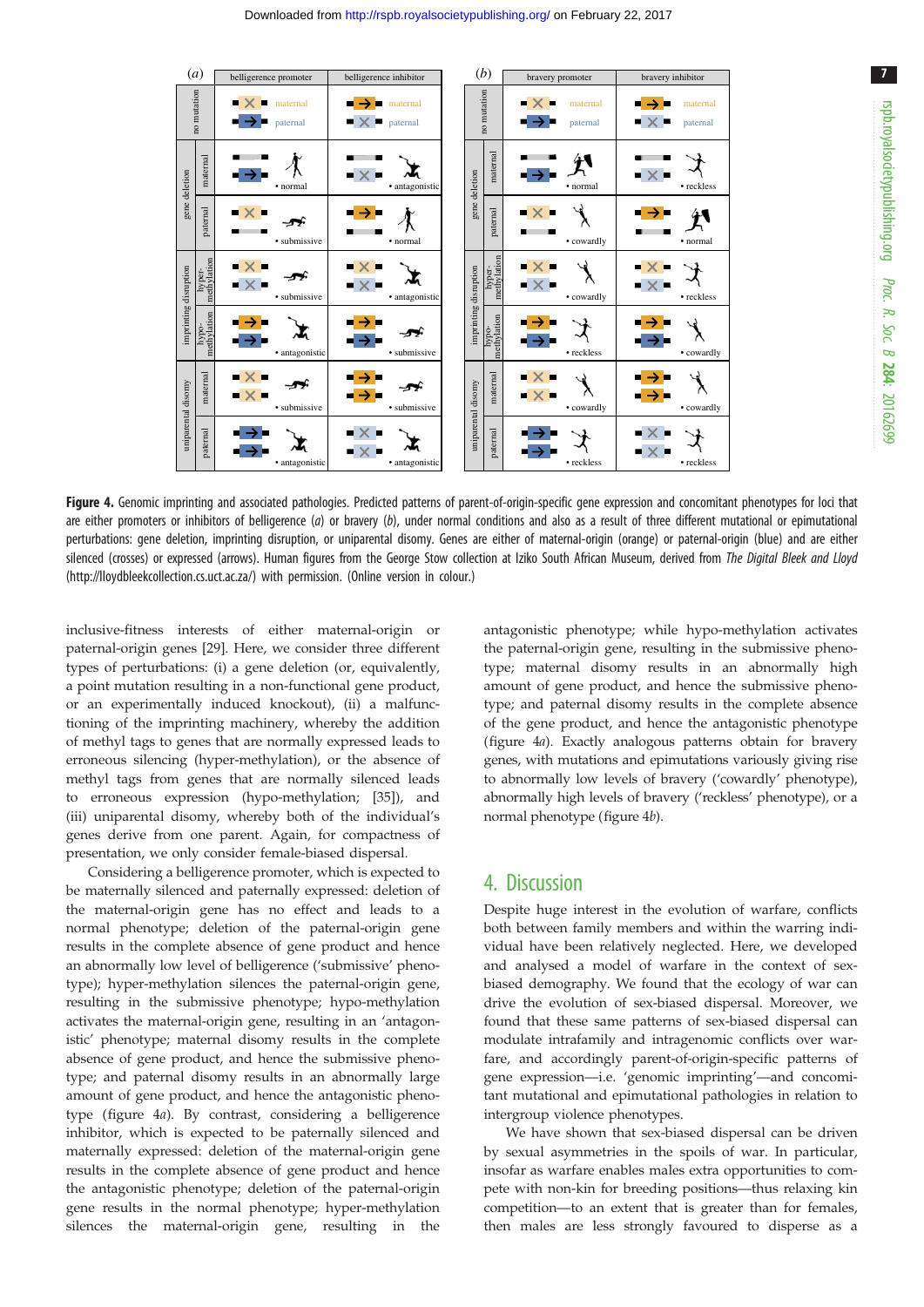<span id="page-7-0"></span>means of reducing kin competition for breeding positions (cf. [\[66](#page-8-0)[,67](#page-9-0)]) and this may result in the evolution of femalebiased dispersal (patrilocality). This ecology-of-war effect provides a novel potential explanation for the unusual female-biased dispersal of ancestral humans [[49\]](#page-8-0), modern hunter–gatherers [[51\]](#page-8-0), and African apes, especially chimpanzees [[50\]](#page-8-0), which contrasts with the male-biased dispersal observed in most mammals [[68](#page-9-0),[69](#page-9-0)]. In addition, we have shown that female-biased dispersal may be favoured when females suffer a lower cost of dispersal (cf. [\[70](#page-9-0)]), e.g. owing to a greater likelihood that they will be accepted into a new group, as has been reported in primates [[50](#page-8-0)]. Considered together, these two results suggest that male–male violence in the context of war and/or against immigrants—may have been a key driver of patrilocality.

Our analysis suggests that intense intrafamily conflict may arise in the context of warfare, with parents encouraging reluctant sons to go to war and to show valour in battle (on account of the inclusive-fitness costs of warfare being lower for parents than for sons, it being the latter whose lives are at risk), and with fathers being more encouraging and mothers being more circumspect (on account of the inclusive-fitness benefits of warfare being higher for fathers than for mothers, the former being—on average—more related to the local group). Such conflicts of interests underline the importance of understanding the cultural transmission of warfare (reviewed in [[71\]](#page-9-0)): in particular, boys learning about war from their fathers—e.g. as occurs in the Jivaro of South America and the Mae Enga of Papua New Guinea [[71\]](#page-9-0) among others—suggests a means by which fathers may exert control over their sons' conduct in relation to warfare. More generally, influence may extend beyond the family, such as when leaders decide the behaviour of their followers [\[72](#page-9-0)]. These points highlight that genetics and culture need not always provide competing explanations for warfare (contra [\[71,73\]](#page-9-0)), but rather cultural transmission and social norms may provide avenues for different genetic parties to exert their influence over human behaviour.

We have also shown that sex-specific demography can generate intragenomic conflict over warfare. Specifically, female-biased dispersal can result in a young male being more related to his groupmates via his father than via his mother, such that his paternal-origin genes are relatively more favoured to induce belligerence and bravery behaviours than are his maternal-origin genes. We predict that this intragenomic conflict will result in genomic imprinting: loci that promote belligerence and/or bravery behaviours are expected to be maternally silenced and paternally expressed, while loci that inhibit these behaviours are expected to be paternally silenced and maternally expressed [\(figure 4\)](#page-6-0). Although our main focus has been on female-biased dispersal, other sex-specific demographies are expected to yield similar predictions (cf. [[29](#page-8-0)-[32](#page-8-0)]). These include higher male variance in reproductive success (e.g. owing to polygyny; cf. [[74\]](#page-9-0)) and higher male mortality (e.g. owing to male– male violence; [[24\]](#page-8-0)). Importantly, our predictions are expected to be relatively robust to quantitative variation in these sex-specific parameters, as the existence and direction of imprint depends only on the existence and direction and not the magnitude—of intragenomic conflict [[33\]](#page-8-0).

A remarkable feature of the kinship theory of genomic imprinting is that it not only illuminates adaptation but also yields testable predictions as to the particular maladaptive phenotypes associated with deleterious genetic and epigenetic mutations [[29,30,32](#page-8-0),[62,](#page-8-0)[75](#page-9-0) –[77](#page-9-0)]. We have shown that mutations and epimutations tilting the balance towards paternally expressed belligerence and bravery loci are expected to result in 'aggressive' and 'reckless' pathologies, while those tilting the balance towards maternally expressed loci are expected to result in 'submissive' and 'cowardly' pathologies, these being extreme phenotypes that lie far beyond the inclusive-fitness optima of any of the individual's genes. Accordingly, our analysis suggests that some instances of societally damaging intergroup violence may represent maladaptive defects rather than well-honed adaptations to our ancestral environment. Understanding that such violence may be associated with imprinting disorders should facilitate discovery of the genes involved.

Authors' contributions. A.J.C.M., G.D.R., and A.G. designed the study and wrote the manuscript; A.J.C.M. led the mathematical analysis.

Competing interests. We declare we have no competing interests.

Funding. A.J.C.M. is supported by a PhD studentship from the School of Biology, University of St Andrews, and A.G. is supported by a Natural Environment Research Council Independent Research Fellowship (NE/K009524/1).

Acknowledgements. We thank Mike Ritchie and James Ounsley for technical assistance; Nathan Bailey, Frank Gunn-Moore, Ruth Mace, the St Andrews Quantitative Biology Discussion Group, and two anonymous reviewers for helpful comments and discussion.

## **References**

- 1. Kelly RC. 2005 The evolution of lethal intergroup violence. Proc. Natl Acad. Sci. USA 102, 15 294– 15 298. ([doi:10.1073/pnas.0505955102\)](http://dx.doi.org/10.1073/pnas.0505955102)
- 2. Fry DP. 2006 The human potential for peace: an anthropological challenge to assumptions about war and violence. New York, NY: Oxford University Press.
- 3. Fry DP. 2007 Beyond war: the human potential for peace. New York, NY: Routledge.
- 4. Gat A. 2006 War in human civilisation. New York, NY: Oxford University Press.
- 5. Choi JK, Bowles S. 2007 The coevolution of parochial altruism and war. Science 318, 636-640. [\(doi:10.1126/science.1144237\)](http://dx.doi.org/10.1126/science.1144237)
- 6. Smirnov O, Arrow H, Kennett D, Orbell J. 2007 Ancestral war and the evolutionary origins of 'heroism'. J. Polit. 69, 927– 940. [\(doi:10.1111/j.](http://dx.doi.org/10.1111/j.1468-2508.2007.00599.x) [1468-2508.2007.00599.x\)](http://dx.doi.org/10.1111/j.1468-2508.2007.00599.x)
- 7. Lehmann L, Feldman MW. 2008 War and the evolution of belligerence and bravery. Proc. R. Soc. B 275, 2877 – 2885. [\(doi:10.1098/rspb.2008.0842\)](http://dx.doi.org/10.1098/rspb.2008.0842)
- 8. Bowles S. 2009 Did warfare among ancestral hunter-gatherers affect the evolution of human social behaviour? Science 324, 293-298. [\(doi:10.](http://dx.doi.org/10.1126/science.1168112) [1126/science.1168112](http://dx.doi.org/10.1126/science.1168112))
- 9. Wrangham RW, Glowacki L. 2012 Intergroup aggression in chimpanzees and war in nomadic

hunter-gatherers. Hum. Nat. 23, 5-29. [\(doi:10.](http://dx.doi.org/10.1007/s12110-012-9132-1) [1007/s12110-012-9132-1](http://dx.doi.org/10.1007/s12110-012-9132-1))

- 10. Ferguson RB. 2013 The prehistory of war and peace in Europe and the Near East. In War, peace, and human nature. The convergence of evolutionary and cultural views (ed. DP Fry), pp. 191-240. Oxford, UK: Oxford University Press.
- 11. Fry DP, Söderberg P. 2013 Lethal aggression in mobile bands and implications for the origins of war. Science 341, 270-273. [\(doi:10.1126/science.](http://dx.doi.org/10.1126/science.1235675) [1235675](http://dx.doi.org/10.1126/science.1235675))
- 12. Turchin P, Currie TE, Turner EAL, Gavrilets S. 2013 War, space, and the evolution of old world complex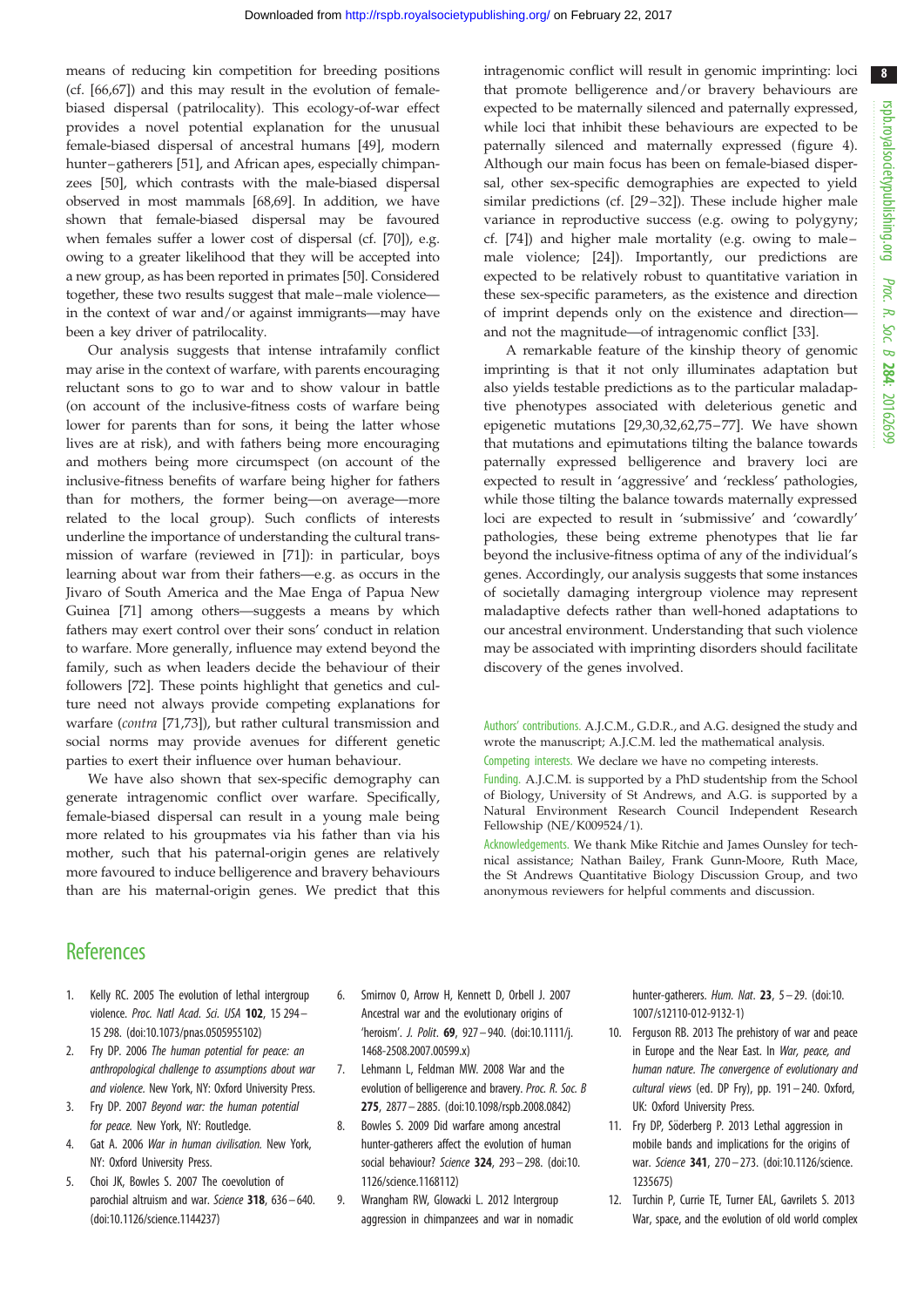<span id="page-8-0"></span>societies. Proc. Natl Acad. Sci. USA 110, 16 384-16 389. ([doi:10.1073/pnas.1308825110\)](http://dx.doi.org/10.1073/pnas.1308825110)

- 13. Johnson DDP, Toft MD. 2014 Grounds for war. The evolution of territorial conflict. Int. Secur. 38, 7– 38. [\(doi:10.1162/ISEC\\_a\\_00149](http://dx.doi.org/10.1162/ISEC_a_00149))
- 14. Glowacki L, Wrangham RW. 2015 Warfare and reproductive success in a tribal population. Proc. Natl Acad. Sci. USA 112, 348– 353. ([doi:10.1073/](http://dx.doi.org/10.1073/pnas.1412287112) [pnas.1412287112](http://dx.doi.org/10.1073/pnas.1412287112))
- 15. Low BS. 2015 Why sex matters. A Darwinian look at human behaviour, Revised edn. Princeton, NJ: Princeton University Press.
- 16. Turchin P. 2015 Ultrasociety. How 10000 years of war made humans the greatest cooperators on earth. Chaplin, CT: Beresta Books.
- 17. Zefferman MR, Mathew S. 2015 An evolutionary theory of large-scale human warfare: group structured cultural selection. Evol. Anthropol. 24, 50 – 61. ([doi:10.1002/evan.21439\)](http://dx.doi.org/10.1002/evan.21439)
- 18. Lopez AC. 2016 The evolution of war: theory and controversy. Int. Theor. 8, 97 – 139. [\(doi:10.1017/](http://dx.doi.org/10.1017/S1752971915000184) [S1752971915000184](http://dx.doi.org/10.1017/S1752971915000184))
- 19. Teschler-Nicola M. 2012 The Early Neolithic site at Asparn/Scheltz (Lower Austria). In Sticks, stones, and broken bones: neolithic violence in a European perspective (eds RJ Schulting, L Fibiger), pp. 102– 120. Oxford, UK: Oxford University Press.
- 20. Wahl J, Trautmann I. 2012 The Neolithic massacre at Talheim. In Sticks, stones, and broken bones: Neolithic violence in a European perspective (eds RJ Schulting, L Fibiger), pp. 77 – 100. Oxford, UK: Oxford University Press.
- 21. Meyer C, Lohr C, Gronenborn D, Alt KW. 2015 The massacre mass grave of Schöneck-Kilianstädten reveals new insights into collective violence in Early Neolithic Central Europe. Proc. Natl Acad. Sci. USA 112, 11 217–11 222. [\(doi:10.1073/pnas.1504365112](http://dx.doi.org/10.1073/pnas.1504365112))
- 22. Mirazón LM et al. 2016 Intergroup violence among early Holocene hunter-gatherers of West Turkana, Kenya. Nature 529, 394 – 398. [\(doi:10.1038/](http://dx.doi.org/10.1038/nature16477) [nature16477](http://dx.doi.org/10.1038/nature16477))
- 23. Ferguson RB. 2000 The causes and origins of 'primitive warfare' on evolved motivations for war. Anthropol. 0. **73**, 159 - 164.
- 24. Gat A. 2000 The human motivational complex: evolutionary theory and the causes of huntergatherer fighting. Part I. Primary somatic and reproductive causes. Anthropol.  $0.73$ ,  $20 - 34$ .
- 25. Gat A. 2000 The human motivational complex: evolutionary theory and the causes of huntergatherer fighting. Part II. Proximate, subordinate, and derivative causes. Anthropol.  $Q. 73$ ,  $74-88$ .
- 26. Trivers RL. 1974 Parent-offspring conflict. Am. Zool. 14, 249– 264.
- 27. Trivers RL. 1972 Parental investment and sexual selection. In Sexual selection and the descent of man 1871– 1971 (ed. B Campbell), pp. 136– 179. Chicago, IL: Aldine.
- 28. Haig D. 2000 Genomic imprinting, sex-biased dispersal, and social behaviour. Ann. NY Acad. Sci. 907, 149– 163. [\(doi:10.1111/j.1749-6632.2000.](http://dx.doi.org/10.1111/j.1749-6632.2000.tb06621.x) [tb06621.x](http://dx.doi.org/10.1111/j.1749-6632.2000.tb06621.x))
- 29. Úbeda F, Gardner A. 2010 A model for genomic imprinting in the social brain: juveniles. Evolution 64, 2587 – 2600. [\(doi:10.1111/j.1558-5646.2010.](http://dx.doi.org/10.1111/j.1558-5646.2010.01015.x.) [01015.x.](http://dx.doi.org/10.1111/j.1558-5646.2010.01015.x.))
- 30. Úbeda F, Gardner A. 2011 A model for genomic imprinting in the social brain: adults. Evolution 65, 462 – 475. [\(doi:10.1111/j.1558-5646.2010.01115.x](http://dx.doi.org/10.1111/j.1558-5646.2010.01115.x))
- 31. U´beda F, Gardner A. 2012 A model for genomic imprinting in the social brain: elders. Evolution 66, 1567–1581. [\(doi:10.1111/j.1558-5646.2011.01517.x](http://dx.doi.org/10.1111/j.1558-5646.2011.01517.x))
- 32. Úbeda F, Ohtuski H, Gardner A. 2014 Ecology drives intragenomic conflict over menopause. Ecol. Lett. 17, 165– 174. ([doi:10.1111/ele.12208\)](http://dx.doi.org/10.1111/ele.12208)
- 33. Farrell EJ, Úbeda F, Gardner A. 2015 Intragenomic conflict over dispersal. Am. Nat. 186, E61-E71. [\(doi:10.1086/682275\)](http://dx.doi.org/10.1086/682275)
- 34. Burt A, Trivers RL. 2006 Genes in conflict. The biology of selfish genetic elements. Cambridge, MA: Belknap Press.
- 35. Reik W, Walter J. 2001 Genomic imprinting: parental influence on the genome. Nat. Rev. Genet. 2, 21 – 32. [\(doi:10.1038/35047554\)](http://dx.doi.org/10.1038/35047554)
- 36. Haig D. 1996 Placental hormones, genomic imprinting, and maternal-fetal communication. J. Evol. Biol. 9, 357– 380. ([doi:10.1046/j.1420-9101.](http://dx.doi.org/10.1046/j.1420-9101.1996.9030357.x) [1996.9030357.x](http://dx.doi.org/10.1046/j.1420-9101.1996.9030357.x))
- 37. Haig D. 2002 Genomic imprinting and kinship. Piscataway, NJ: Rutgers University Press.
- 38. Falls JG, Pulford DJ, Wylie AA, Jirtle RL. 1999 Genomic imprinting: implications for human disease. Am. J. Pathol. 154, 635– 647. ([doi:10.](http://dx.doi.org/10.1016/S0002-9440(10)65309-6) [1016/S0002-9440\(10\)65309-6](http://dx.doi.org/10.1016/S0002-9440(10)65309-6))
- 39. Strachan R, Shaw R, Burrow C, Horsler K, Allen D, Oliver C. 2009 Experimental functional analysis of aggression in children with Angelman syndrome. Res. Dev. Disabil. 30, 1095 – 1106. ([doi:10.1016/j.](http://dx.doi.org/10.1016/j.ridd.2009.03.005) [ridd.2009.03.005](http://dx.doi.org/10.1016/j.ridd.2009.03.005))
- 40. Thibert RL, Larson AM, Hsieh DT, Raby AR, Thiele EA. 2013 Neuroligic manifestations of Angelman syndrome. Pediatr. Neurol. 48, 271– 279. [\(doi:10.](http://dx.doi.org/10.1016/j.pediatrneurol.2012.09.015) [1016/j.pediatrneurol.2012.09.015](http://dx.doi.org/10.1016/j.pediatrneurol.2012.09.015))
- 41. Powis L, Oliver C. 2015 The prevalence of aggression in genetic syndromes: a review. Res. Dev. Disabil. 35, 1051 – 1071. [\(doi:10.1016/j.ridd.2014.01.033\)](http://dx.doi.org/10.1016/j.ridd.2014.01.033)
- 42. Hamilton WD. 1964 The genetical evolution of social behaviour. *J. Theor. Biol.* **7**,  $1-52$ .
- 43. Taylor PD. 1996 Inclusive fitness arguments in genetic models of behaviour. J. Math. Biol. 34, 654 – 674.
- 44. Taylor PD, Frank SA. 1996 How to make a kin selection model. *J. Theor. Biol.* **180**,  $27 - 37$ .
- 45. Frank SA. 1997 Multivariate analysis of correlated selection and kin selection, with an ESS maximisation method. J. Theor. Biol. 189.  $307 - 316$
- 46. Frank SA. 1998 Foundations of social evolution. Princeton, NJ: Princeton University Press.
- 47. Rousset F. 2004 Genetic structure and selection in subdivided populations. Princeton, NJ: Princeton University Press.
- 48. Taylor PD, Wild G, Gardner A. 2007 Direct fitness or inclusive fitness: how shall we model kin selection?

J. Evol. Biol. 20, 296– 304. ([doi:10.1111/j.1420-](http://dx.doi.org/10.1111/j.1420-9101.2006.01196.x) [9101.2006.01196.x\)](http://dx.doi.org/10.1111/j.1420-9101.2006.01196.x)

- 49. Seielstad MT, Minch E, Cavalli-Sforza LL. 1998 Genetic evidence for a higher female migration rate in humans. Nat. Genet. 20, 278 – 280. [\(doi:10.1038/](http://dx.doi.org/10.1038/3088) [3088](http://dx.doi.org/10.1038/3088))
- 50. Lawson Handley LJ, Perrin N. 2007 Advances in our understanding of mammalian sex-biased dispersal. Mol. Ecol. 16, 1559 – 1578. [\(doi:10.1111/j.1365-](http://dx.doi.org/10.1111/j.1365-294X.2006.03152.x) [294X.2006.03152.x\)](http://dx.doi.org/10.1111/j.1365-294X.2006.03152.x)
- 51. Ember CR. 1978 Myths about hunter-gatherers. Ethology 17, 439– 448. ([doi:10.2307/3773193\)](http://dx.doi.org/10.2307/3773193)
- 52. Clutton-Brock TH, Lukas D. 2012 The evolution of social philopatry and dispersal. Mol. Ecol. 21, 472 – 492. [\(doi:10.1111/j.1365-294X.2011.](http://dx.doi.org/10.1111/j.1365-294X.2011.05232.x) [05232.x](http://dx.doi.org/10.1111/j.1365-294X.2011.05232.x))
- 53. Marlowe FW. 2004 Marital residence among foragers. Curr. Anthropol. 45, 277– 284. ([doi:10.](http://dx.doi.org/10.1086/382256) [1086/382256\)](http://dx.doi.org/10.1086/382256)
- 54. Davies NG, Ross L, Gardner A. 2016 The ecology of sex explains patterns of helping in arthropod societies. Ecol. Lett. 19, 862– 872. ([doi:10.1111/](http://dx.doi.org/10.1111/ele.12621) [ele.12621](http://dx.doi.org/10.1111/ele.12621))
- 55. Godfray HCJ. 1995 Evolutionary theory of parentoffspring conflict. Nature 376, 133– 138. ([doi:10.](http://dx.doi.org/10.1038/376133a0) [1038/376133a0](http://dx.doi.org/10.1038/376133a0))
- 56. Houston AI, Székely T, McNamara JM. 2005 Conflict between parents over care. Trends Ecol. Evol. 20, 33– 38. [\(doi:10.1016/j.tree.2004.10.008](http://dx.doi.org/10.1016/j.tree.2004.10.008))
- 57. Lessels CM. 2006 The evolutionary outcome of sexual conflict. *Phil. Trans. R. Soc. B* 361, 301 $-317$ . ([doi:10.1098/rstb.2005.1795](http://dx.doi.org/10.1098/rstb.2005.1795))
- 58. Kuijper B, Johnston RA. 2012 How dispersal influences parent-offspring conflict over investment. Behav. Ecol. 23, 898 – 906. ([doi:10.1093/beheco/](http://dx.doi.org/10.1093/beheco/ars054) [ars054\)](http://dx.doi.org/10.1093/beheco/ars054)
- 59. Lehmann L, Feldman MW. 2009 Corrigendum for the paper 'War and the evolution of belligerence and bravery'. Proc. R. Soc. B 276, 4083 – 4085. ([doi:10.1098/rspb.2009.1465\)](http://dx.doi.org/10.1098/rspb.2009.1465)
- 60. Van Cleve J, Feldman MW, Lehmann L. 2010 How demography, life history, and kinship shape the evolution of genomic imprinting. Am. Nat. 176, 440– 455. [\(doi:10.1086/656277](http://dx.doi.org/10.1086/656277))
- 61. Brandvain Y, Van Cleve J, U´beda F, Wilkins JF. 2011 Demography, kinship, and the evolving theory of genomic imprinting. Trends Genet. 27, 251– 257. ([doi:10.1016/j.tig.2011.04.005\)](http://dx.doi.org/10.1016/j.tig.2011.04.005)
- 62. U´beda F, Gardner A. 2015 Mother and offspring in conflict: why not? PLoS Biol. 13, e1002084. [\(doi:10.](http://dx.doi.org/10.1371/journal.pbio.1002084) [1371/journal.pbio.1002084\)](http://dx.doi.org/10.1371/journal.pbio.1002084)
- 63. Gardner A, Welch JJ. 2011 A formal theory of the selfish gene. *J. Evol. Biol.* **24**, 1020 - 1043. [\(doi:10.](http://dx.doi.org/10.1111/j.1420-9101.2011.02310.x) [1111/j.1420-9101.2011.02310.x\)](http://dx.doi.org/10.1111/j.1420-9101.2011.02310.x)
- 64. Gardner A. 2014 Genomic imprinting and the units of adaptation. Heredity  $113$ ,  $104 - 111$ . ([doi:10.](http://dx.doi.org/10.1038/hdy.2013.128) [1038/hdy.2013.128\)](http://dx.doi.org/10.1038/hdy.2013.128)
- 65. U´beda F, Haig D. 2003 Dividing the child. Genetica 117, 103– 110.
- 66. Hamilton WD, May RM. 1977 Dispersal in stable habitats. Nature 269, 578 – 581. ([doi:10.1038/](http://dx.doi.org/10.1038/269578a0) [269578a0](http://dx.doi.org/10.1038/269578a0))